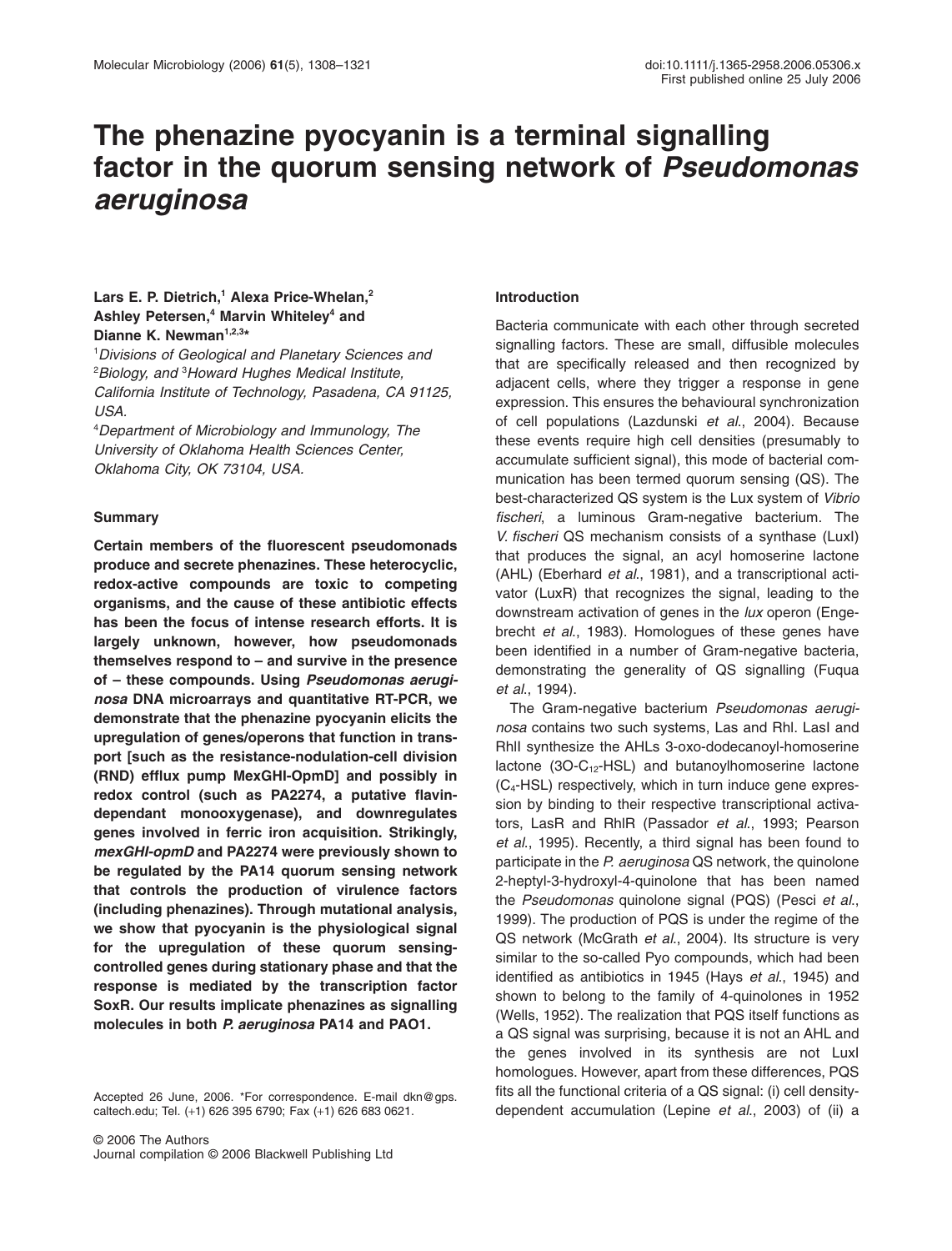small diffusible molecule that (iii) is recognized by adjacent cells, (iv) in which it triggers a specific transcriptional response (Camilli and Bassler, 2006). This underscores the importance of defining QS systems on a functional level rather than on the basis of homology to canonical QS molecules. The three QS signal/response systems in *P. aeruginosa* are arranged in a temporal cascade, with AHLs and PQS being released in early and late exponential phase respectively (Lepine *et al*., 2003). Until now, PQS has been thought to be the terminal signal in the *P. aeruginosa* QS cascade.

MvfR positively regulates the production of a number of virulence factors as well as expression of PA2274, a putative monooxygenase, and the *mexGHI-opmD* operon that encodes proton-driven efflux pumps of the resistancenodulation-cell division (RND) transporter superfamily (Deziel *et al*., 2005). It is thought that this response is mediated through PqsE and the signal PQS (Deziel *et al*., 2005). Among the virulence factors that are produced in response to PQS signalling are phenazines (Deziel *et al*., 2004). These are heterocyclic, redox-active compounds that exert toxic effects on other prokaryotes and eukaryotes (Mazzola *et al*., 1992; Mahajan-Miklos *et al*., 1999). Like quinolones, phenazines are excreted from cells at specific points following exponential growth (Diggle *et al*., 2003). The antibiotic properties of phenazines have been the subject of intense research efforts, but little is known about their effect on the producing organisms (Hassett *et al*., 1992). How, for example, do pseudomonads respond to these toxic compounds, abundantly secreted by cells during stationary phase? Moreover, why are these compounds secreted at this late growth stage? Previously, we hypothesized that phenazines could be serving important physiological functions under these conditions, separate from being antibiotics, such as facilitating extracellular electron transfer by being cycled in and out of cells (Hernandez and Newman, 2001; Price-Whelan *et al*., 2006).

To gain insight into how phenazines might be functionally integrated into *P. aeruginosa* physiology, we analysed their effect on gene expression in the opportunistic pathogen *P. aeruginosa* (strains PA14 and PAO1). Here we report that the phenazine pyocyanin (PYO) is a terminal signalling molecule in the *P. aeruginosa* QS network, and suggest that phenazines may, in this capacity, control their own cycling.

## **Results**

## *PA14 and PA01 excrete phenazines in early stationary phase*

*Pseudomonas aeruginosa* releases at least four phenazines (Mavrodi *et al*., 2001). These are 1-hydroxyphenazine (1-OH-PHZ), phenazine-1-carboxamide (PCN) and PYO, which are all derived from the common precursor, phenazine-1-carboxylic acid (PCA) (Budzikiewicz, 1993; Mavrodi *et al*., 2001; Price-Whelan *et al*., 2006) (Fig. 1). To characterize phenazine release from *P. aeruginosa* strains PA14 and PAO1, we grew them in minimal medium, removed culture aliquots at different time points, and measured cell densities and the phenazine concentration in cell-free supernatants by high-performance liquid chromatography (HPLC). Under these conditions, phenazine release by PAO1 was below our detection limit, but PA14 released phenazines in early stationary phase (Fig. 2A). PYO, which is responsible for the blue colour of stationary phase cultures, and PCA were the predominant phenazines in cell-free supernatant by 10 h of growth, accumulating to approximately 30  $\mu$ M. We were unable to unequivocally detect 1-OH-PHZ and PCN under these conditions.

When grown in Luria–Bertani (LB), we observed PYO to be released by both strains, at the same stage in cell growth, although the concentration of PYO was ~10 times greater for PA14 (~60  $\mu$ M) than PAO1 (Fig. 2B).

# *Phenazines as signals: exogenous PYO elicits a specific genetic response in PA14*

To gain insight into whether *P. aeruginosa* mounts a physiological response to phenazines, we investigated the effect of phenazines at the level of gene expression. Specifically, we used Affymetrix *P. aeruginosa* GeneChips to identify transcriptional changes in PA14 in response to exogenous phenazines. We restricted our focus to PYO, one of the predominant phenazines in the supernatant of



© 2006 The Authors Journal compilation © 2006 Blackwell Publishing Ltd, *Molecular Microbiology*, **61**, 1308–1321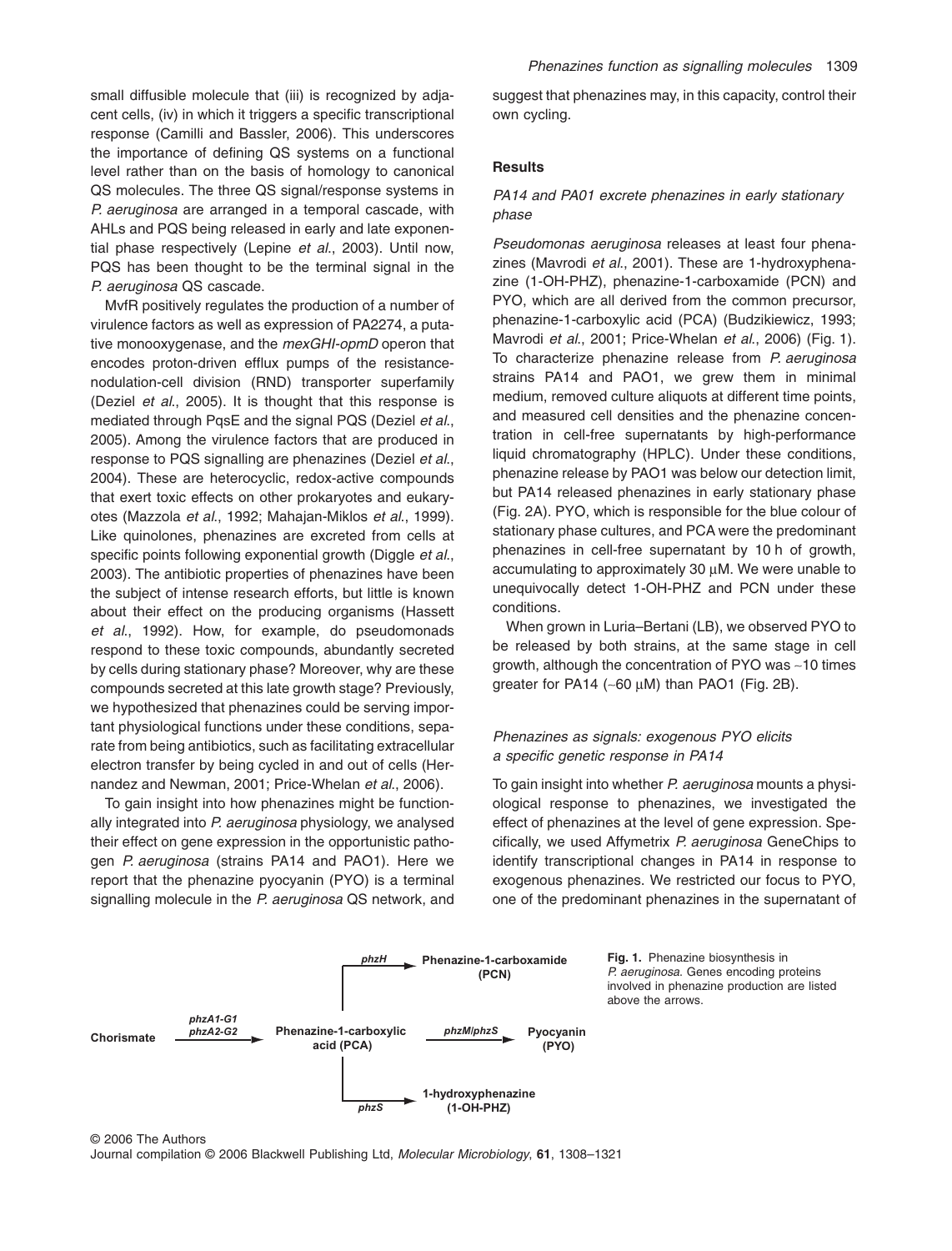

**B PYO release from PA14 and PAO1 in LB**



**Fig. 2.** PA14 and PAO1 release phenazines in early stationary phase.

A. PA14 grown in MOPS minimal medium releases phenazines in early stationary phase. PA14 was grown aerobically in a MOPS minimal medium with 20 mM succinate. Concentrations of phenazines were determined by HPLC analysis of filtrates from culture samples. Data are representative of at least three independent cultures.

B. PAO1 and PA14 grown in LB release PYO in early stationary phase. PA14 and PAO1 were grown aerobically in 50 ml of LB at 37°C. At indicated times, 1 ml was removed for measurement of optical density at 600 nm and PYO concentrations. Error bars represent standard deviations (*n* = 3).

stationary phase cultures. Purified PYO was added to PA14 cultures in early exponential phase  $(OD_{600} = 0.4)$ , well before the release of endogenous phenazines (Fig. 3A). Following the addition of PYO, the culture was incubated for 1 h, and total RNA was extracted, labelled, and hybridized to Affymetrix GeneChips arrayed with *P. aeruginosa* DNA representing the total genome. Pairwise comparison of gene expression in the absence or presence of PYO was carried out using Affymetrix Microarray Suite software. Table 1 lists all genes that were up- or downregulated more than twofold in two independent experiments.

A number of features are striking: (i) PYO affects expression of only a limited number of genes. Twenty-two genes are upregulated, eight of which encode putative transporters [i.e. the RND transporters *mexGHI-opmD* (PA4205- 4208), PA3923-3922 (*mexEF* homologues)-*opmE* and the putative Major Facilitator Superfamily (MFS) transporter PA3718]. Twenty-nine genes are downregulated, of which 16 are annotated as hypothetical proteins. Seven of the remaining 13 genes are implicated in ferric iron transport. (ii) The downregulated gene cluster PA5498-5500 encodes the transcriptional regulator np20 and proteins with similarity to zinc transporters. Interestingly, mutation of np20 was reported to abrogate PQS production, presumably due to a more than 10-fold decrease in *pqsH* expression (Gallagher *et al*., 2002). This suggests that PYO might inhibit PQS production. (iii) The most upregulated genes, PA2274 (a putative monooxygenase) and the *mexGHIopmD* operon, had previously been found to be downregulated in an *mvfR* mutant in PA14 (Deziel *et al*., 2005). It is thought that MvfR controls gene expression by regulating the production of PQS and PqsE (Deziel *et al*., 2005). Among the genes controlled by MvfR are *phzM*, *phzS* and the operon *phzA1-G* (Deziel *et al*., 2005). The requirement of PQS and PqsE has been well established for expression of *phzA1-G1* (Diggle *et al*., 2003; Deziel *et al*., 2005). Based on these findings it could be assumed that *phzA1-G1* and *mexGHI-opmD* are part of the same, PQS/ PqsE-responsive, regulon. However, it had also been noticed that while the *phz* operon was already expressed in (late) exponential phase, the expression of *mexGHI-opmD* occurred only in stationary phase of both PAO1 (Whiteley *et al*., 1999) and PA14 (Deziel *et al*., 2005). Our results may explain this finding: PQS signals phenazine production, which in turn upregulates PA2274 and *mexGHI-opmD*. This scenario predicts a fast gene expression response of *mexGHI-opmD* and PA2274 to PYO. To evaluate this possibility, we added PYO to an exponential phase culture of PA14 and followed *mexG* expression over 1 h by quantitative reverse transcription PCR (Q-RT-PCR) (Fig. 3B). In contrast to the significant lag between expression of *phz1* expression (which is controlled by PQS) and of *mexGHIopmD* (Whiteley *et al*., 1999; Deziel *et al*., 2005), addition of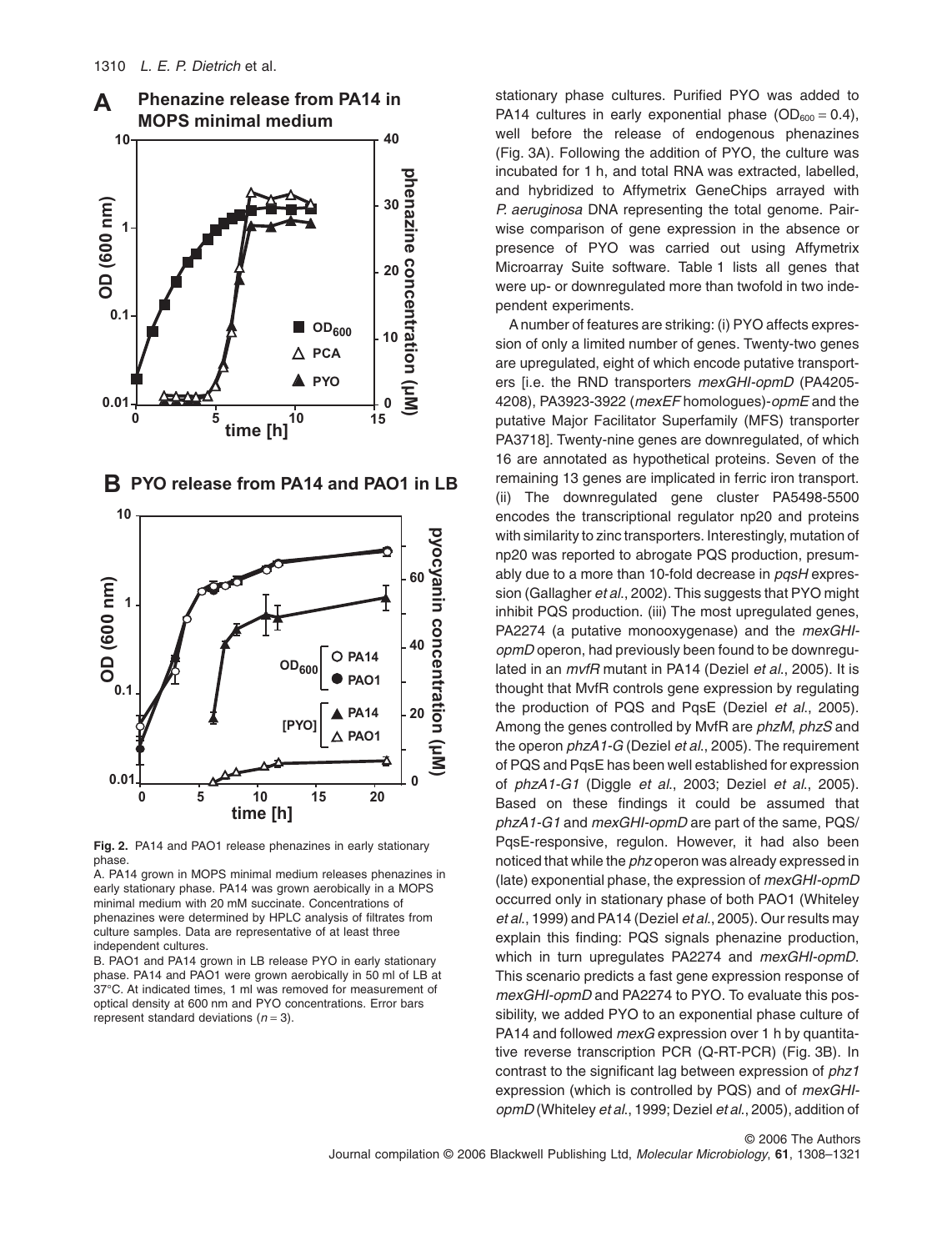

#### **C PYO-dependent gene expression in PAO1**



Fig. 3. A and B. PYO triggers a rapid response of mexG expression. PA14 was grown to OD<sub>600</sub> = 0.4 (exponential phase) in 100 ml of MOPS minimal medium supplemented with 20 mM succinate and split into two flasks. To one flask 0.2 mM PYO was added, to the other flask just buffer. After incubation for 5, 10, 20, 30, 40, 50 and 60 min, aliquots (3 ml) were removed for RNA extraction. *mexG* and *clpX* (control) expression were monitored by Q-RT-PCR. *mexG* expression levels were normalized to the constitutively expressed *clpX*. Changes in *mexG* expression are shown. The same results were obtained after normalizing *mexG* expression to the constitutively expressed gene *recA* (not shown).

C. PYO-dependent upregulation of gene expression in PAO1. PAO1 was grown aerobically in 60 ml of LB at  $37^{\circ}$ C to OD<sub>600</sub> = 0.3 (early exponential phase) and split into two flasks. To one flask 80  $\mu$ M PYO were added, to the other flask just buffer. After incubation for 1 h at 37°C  $(OD<sub>600</sub> = 0.5; exponential phase)$  3 ml of aliquots was removed from both flasks for RNA extraction. Growth of the untreated culture was continued to an  $OD_{600} = 2.0$  (stationary phase), then another 3 ml of aliquot was removed for RNA extraction. After preparation of cDNA, Q-RT-PCR was performed to analyse expression of *mexG*, PA2274 and the constitutively expressed *clpX* and *recA* (controls). All expression levels were normalized to *recA* expression. Changes in gene expression after addition of PYO to exponential phase cultures are shown by the grey bars. Changes in gene expression from exponential to stationary phase are shown by the white bars. PYO addition experiments to exponential phase cultures; white bars represent the difference. The data represent the average of biological triplicates and error bars indicate the standard deviation.

#### © 2006 The Authors

Journal compilation © 2006 Blackwell Publishing Ltd, *Molecular Microbiology*, **61**, 1308–1321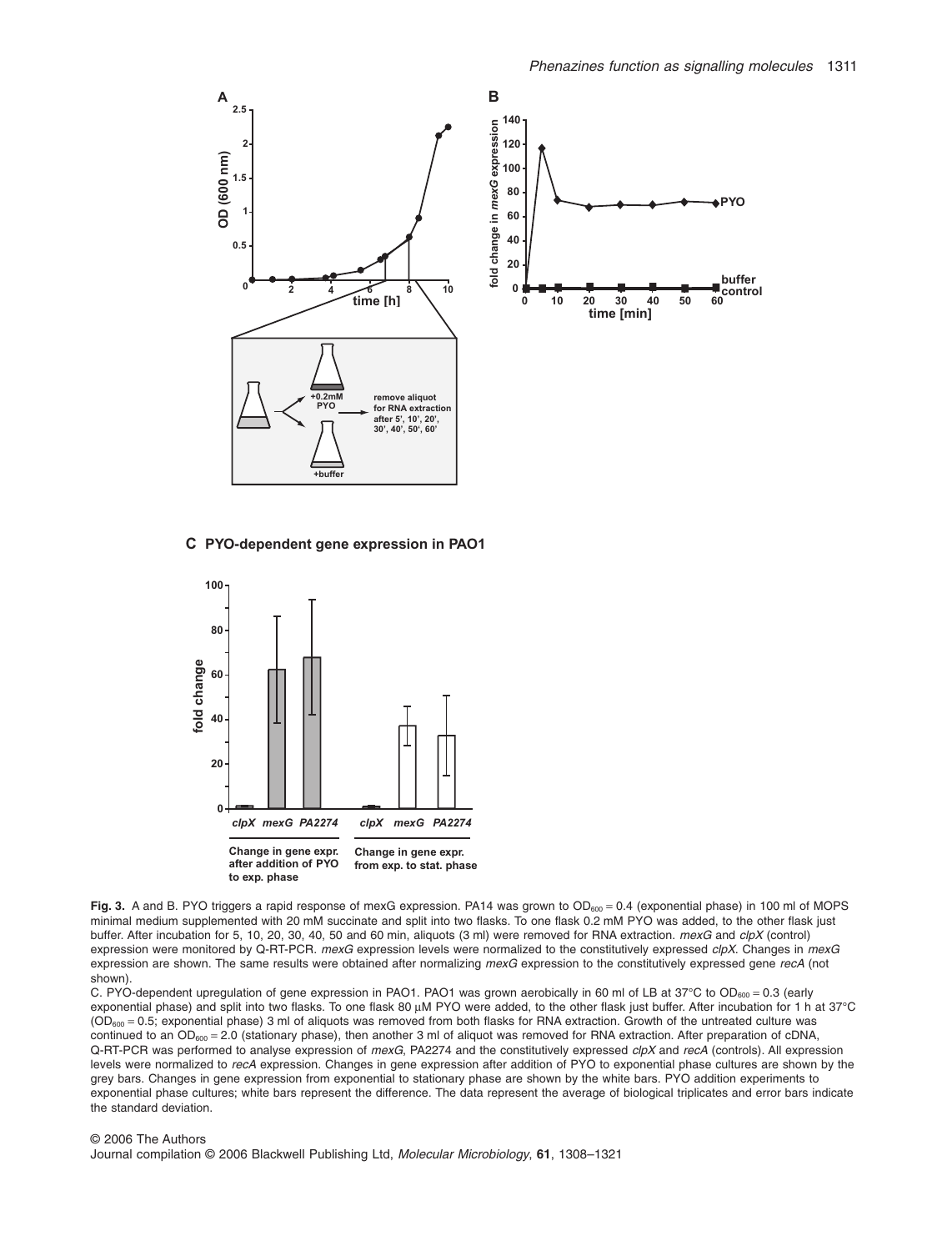#### 1312 *L. E. P. Dietrich* et al.

**Table 1.** Exogenous PYO elicits a specific gene response in PA14.

| PA number                                                               | Fold change      | Gene/annotation                                                  |  |  |
|-------------------------------------------------------------------------|------------------|------------------------------------------------------------------|--|--|
| Genes upregulated after addition of PYO to PA14 in exponential<br>phase |                  |                                                                  |  |  |
| PA4205                                                                  | 36.8             | mexG                                                             |  |  |
| PA4206                                                                  | 43.7             | mexH                                                             |  |  |
| PA4207                                                                  | 30.9             | mexl                                                             |  |  |
| PA4208                                                                  | 20.0             | opmD                                                             |  |  |
| PA2274                                                                  | 30.4             | Putative monooxygenase                                           |  |  |
| PA3521                                                                  | 3.4              | opmE                                                             |  |  |
| PA3522                                                                  | 6.3              | 76% similar to <i>mexF</i> (PA4294)                              |  |  |
| PA3523                                                                  | 6.2              | 60% similar to <i>mexE</i> (PA4293)                              |  |  |
| PA3515                                                                  | 5.3              | Hypothetical protein                                             |  |  |
| PA3516                                                                  | 5.4              | Probable lyase                                                   |  |  |
| PA3517                                                                  | 5.5              | Probable Iyase                                                   |  |  |
| PA3518                                                                  | 6.6              | Hypothetical protein                                             |  |  |
| PA3519                                                                  | 5.9              | Hypothetical protein                                             |  |  |
| PA3920                                                                  | 4.2              | Probable P-type ATPase                                           |  |  |
| PA3718                                                                  | 3.9              | Probable MFS transporter                                         |  |  |
| PA3520                                                                  | 3.4              | Hypothetical protein                                             |  |  |
| PA3721                                                                  | 2.9              | Probable transcriptional regulator                               |  |  |
| PA2275                                                                  | 2.8              | Probable alcohol dehydrogenase                                   |  |  |
| PA3720                                                                  | 2.7              | Hypothetical protein                                             |  |  |
| PA4878                                                                  | 2.3              |                                                                  |  |  |
| PA3531                                                                  | 2.1              | Probable transcriptional regulator<br>bfrB (bacterioferritin)    |  |  |
| PA2847                                                                  | 2.1              | Hypothetical protein                                             |  |  |
|                                                                         |                  | Genes downregulated after addition of PYO to PA14 in exponential |  |  |
|                                                                         |                  |                                                                  |  |  |
| phase                                                                   |                  |                                                                  |  |  |
| PA3600                                                                  | $-20.4$          | Hypothetical protein                                             |  |  |
| PA3601<br>PA4063                                                        | $-9.0$<br>$-7.6$ | Hypothetical protein<br>Hypothetical protein                     |  |  |
|                                                                         | $-6.7$           | Putative haemin receptor                                         |  |  |
| PA0781                                                                  |                  |                                                                  |  |  |
| PA2386                                                                  | $-6.7$           | pvdA (L-ornithine N5-oxygenase)                                  |  |  |
| PA2398                                                                  | $-6.7$           | fpvA (ferripyoverdine receptor)                                  |  |  |
| PA2845                                                                  | $-6.7$           | Hypothetical protein                                             |  |  |
| PA5532                                                                  | $-6.7$           | Hypothetical protein                                             |  |  |
| PA4834                                                                  | $-6.6$           | Hypothetical protein                                             |  |  |
| PA4835                                                                  | $-6.5$           | Hypothetical protein                                             |  |  |
| PA4836                                                                  | $-6.2$           | Hypothetical protein                                             |  |  |
| PA4837                                                                  | $-9.7$           | Putative ferrichrome iron receptor                               |  |  |
| PA4514                                                                  | $-5.8$           | piuA, probable receptor for iron                                 |  |  |
|                                                                         |                  | transporter                                                      |  |  |
| PA1924                                                                  | $-5.1$           | Hypothetical protein                                             |  |  |
| PA4064                                                                  | $-4.3$           | Probable component of ABC                                        |  |  |
|                                                                         |                  | transporter                                                      |  |  |
| PA4065                                                                  | $-3.1$           | Hypothetical protein                                             |  |  |
| PA4066                                                                  | $-3.0$           | Hypothetical protein                                             |  |  |
| PA1921                                                                  | $-3.1$           | Hypothetical protein                                             |  |  |
| PA1925                                                                  | $-3.0$           | Hypothetical protein                                             |  |  |
| PA4133                                                                  | $-3.0$           | Cytochrome c oxidase subunit                                     |  |  |
| PA5531                                                                  | $-3.0$           | tonB                                                             |  |  |
| PA4838                                                                  | $-2.7$           | Hypothetical protein                                             |  |  |
| PA4134                                                                  | $-2.6$           | Hypothetical protein                                             |  |  |
| PA4170                                                                  | $-2.6$           | Hypothetical protein                                             |  |  |
| PA4515                                                                  | $-2.4$           | piuC, putative iron-uptake factor                                |  |  |
| PA1922                                                                  | $-2.4$           | Probable TonB-dependent receptor                                 |  |  |
| PA5498                                                                  | $-2.0$           | znuA (ABC-type Zn <sup>2+</sup> transport)                       |  |  |
| PA5499                                                                  | $-2.5$           | np20 (transcriptional regulator)                                 |  |  |
| PA5500                                                                  | $-2.0$           | znuC (zinc transport protein ZnuC)                               |  |  |

Cells were grown to  $OD_{600} = 0.4$  (exponential phase) in MOPS minimal medium supplemented with 20 mM succinate and split into two flasks. PYO, purified from stationary phase cultures of PA14, was added to one flask to a final concentration of ~0.2 mM and buffer was added to the other as a control. The cells were incubated for 1 more hour at 37°C before RNA was harvested. The effects on gene expression were monitored by microarray analysis using Affymetrix GeneChips. Shown are genes that were up- or downregulated twofold or more in two independent experiments.

PYO induced a rapid response of *mexG* expression  $(< 5$  min), suggesting that the corresponding operon is under the direct control of PYO. Similarly, addition of PYO to exponential phase cultures of PAO1 induced expression of *mexG* and PA2274 (Fig. 3C).

Because quinolones (such as PQS) are not made in early exponential phase (Diggle *et al*., 2003; Lepine *et al*., 2003) and our array did not reveal PYO-induced upregulation of upstream QS genes, our data suggested that PYO alone, rather than PQS, is a signal for *mexGHIopmD* and PA2274 expression. To directly test this, we first ruled out the possibility that PQS production was induced by PYO by measuring the expression of *pqsH*, which encodes the last enzyme in the biosynthetic pathway for PQS (Gallagher *et al*., 2002), in the presence or absence of PYO in exponential phase. As expected, no significant difference in expression of *mexG* (one of the strongly upregulated genes from the array) was observed; in contrast *pqsH* expression significantly increased from exponential to stationary phase (Fig. 4A). Moreover, we still observed significant increases in *mexG* and PA2274 expression in a *pqsH* deletion mutant background when PYO was added to exponential phase cultures (Fig. 4B).

# *Physiological upregulation of genes in the PYO regulon in stationary phase is dependent on phenazine biosynthesis*

If PYO were the physiological signal for the expression of genes identified in the array (Table 1), we would expect that these genes would be similarly regulated during stationary phase (when phenazines are released; Fig. 2) and that this response would require the production of phenazines. To test this, we deleted both *phz* operons in PA14 to prevent phenazine production (see *Experimental procedures*, Figs 1 and 5A). We verified the absence of phenazines by HPLC. The double mutant  $(\Delta phz1/2)$  did not show a growth defect (Fig. 5B), ruling out any significant pleiotropic effects. We then used Q-RT-PCR to compare  $\Delta phz1/2$  and wild-type cultures for their ability to regulate expression of PYO-controlled genes in stationary phase compared with exponential phase. For this we chose to follow the expression of genes that were strongly ( $>$  35 $\times$ ) and weakly (<10 x) upregulated (*mexGH* and PA2275 respectively) in the array (Table 1). We grew PA14 WT and PA14  $\Delta phz1/2$  in rich medium, removed aliquots during exponential and stationary phase, and extracted total RNA for Q-RT-PCR analysis. *mexG, mexH* and PA2275 were upregulated in stationary phase (Fig. 5C), and their relative expression levels corresponded to their response to exogenously added PYO (Table 1). Similar results were found for PAO1 (Fig. 3C). In contrast, absence of phenazine production  $(\Delta phz1/2)$  prevented the increased expression of *mexG*, *mexH* and PA2275 in stationary phase. These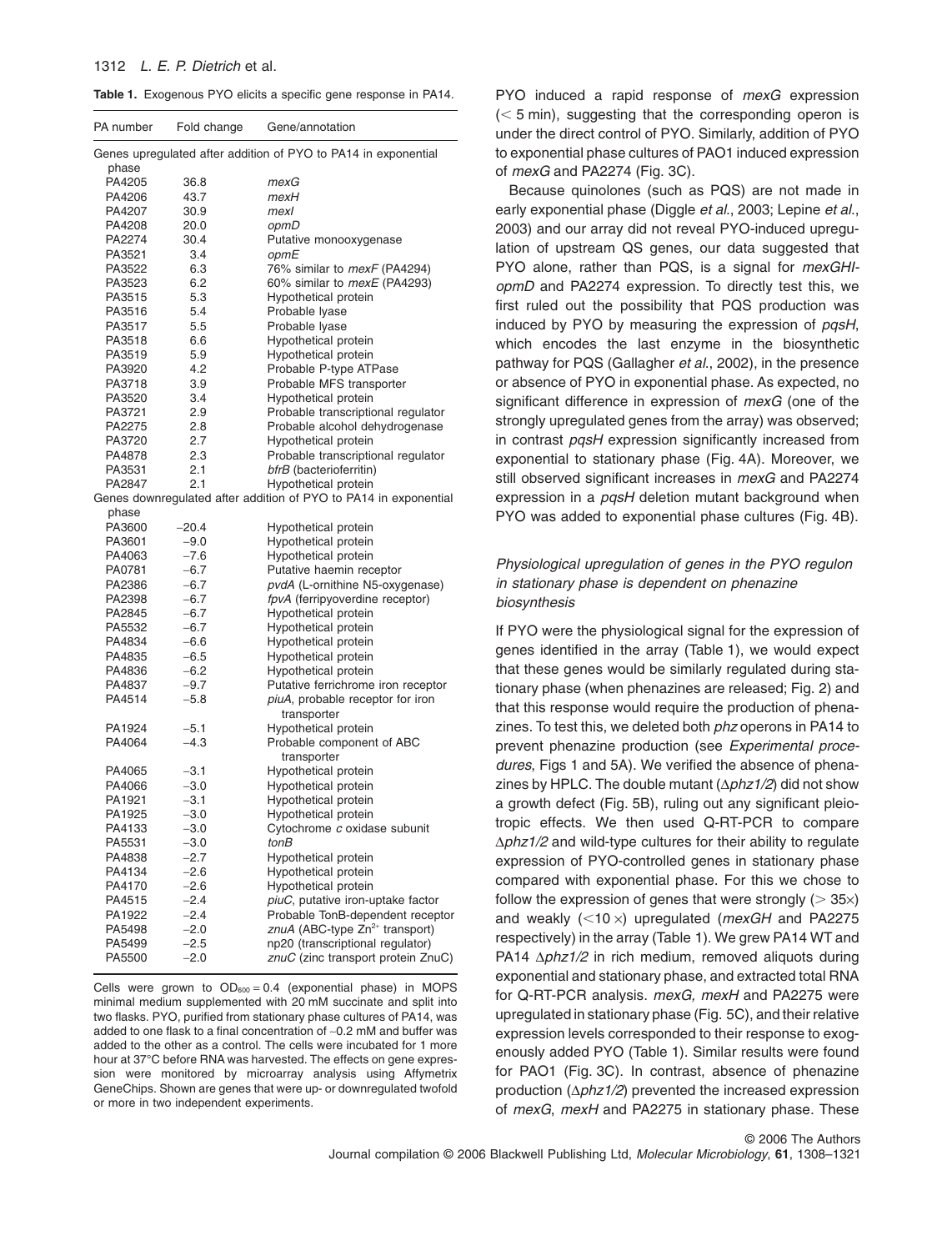$\bm{A}$  Addition of PYO does not affect *pqsH* expression



**Fig. 4.** PYO regulates gene expression in a PQS-independent manner.

A. PYO addition to PA14 does not affect *pqsH* expression. PA14 was grown and treated as described for Fig. 3C. Q-RT-PCRs were performed to analyse expression of *pqsH* and the constitutively expressed *clpX* and *recA* (controls). All expression levels were normalized to *clpX* expression. Changes in gene expression from exponential to stationary phase (white bars) and in response to PYO addition in exponential phase (grey bars) are shown. The data represent the average of biological triplicates and error bars indicate the standard deviation.

B. PYO-dependent gene expression does not require PQS production. PA14  $\Delta p$ *qsH* was grown aerobically in 60 ml of LB at 37 $\degree$ C to OD<sub>600</sub> = 0.3 (early exponential phase) and split into two flasks. To one flask 80 µM PYO was added, to the other flask just buffer. After incubation for 40 min at  $37^{\circ}$ C (OD $_{600}$  = 0.5; exponential phase) 3 ml were removed from both flasks for RNA extraction. Q-RT-PCRs were performed to analyse expression of *mexG*, PA2274 and the constitutively expressed *clpX* and *recA* (controls). All expression levels were normalized to *recA* expression. Changes in gene expression in response to PYO-addition (grey bars) are shown. The data represent the average of biological triplicates.

results were supported by similar experiments with a mutant defective in PhzM production [PhzM encodes an enzyme necessary for the biosynthesis of PYO (Mavrodi *et al*., 2001; 2006)] (Fig. S1). We conclude that phenazines are necessary for the physiological induction of downstream genes in the *P. aeruginosa* QS network.

#### *PYO activates the transcription factor SoxR*

It was recently demonstrated that *P. aeruginosa* PAO1 cells upregulate *mexGHI-opmD*, PA2274 and PA3718 upon exposure to paraquat (Kobayashi and Tagawa, 2004; Palma *et al*., 2005). All three genes/operons are also upregulated in the presence of PYO, suggesting that PYO and paraquat (a.k.a. 'methyl viologen', a small, redox active compound structurally similar to phenazines) affect the same transcriptional regulator. The response to paraquat is mediated through PA2273, which is homologous to *soxR* in *Escherichia coli* (Kobayashi and Tagawa, 2004). SoxR activates genes containing a specific upstream binding site (Sox box). In *P. aeruginosa* unequivocal Sox boxes are only found upstream of *mexGHI-opmD*, PA2274 and PA3718 (Kobayashi and Tagawa, 2004; Palma *et al*., 2005). To test if PYOdependent upregulation of these genes is mediated by SoxR, we deleted PA2273 (*soxR*) and used Q-RT-PCR to determine changes in gene expression from exponential to stationary phase (Fig. 6). PYO-controlled genes lacking a Sox box, such as PA3920 and the *oprN* homologue *opmE* (PA3521) were not affected by the *soxR* deletion. In contrast, upregulation of *mexG* and PA2274 in stationary phase was lost in the absence of SoxR (Fig. 6). This differential effect on PYO-regulated genes not only establishes PYO as an endogenous activator of the SoxR regulon, but also demonstrates that additional transcription factor(s) must be involved in the PYO response for regulation of genes lacking a Sox box. The nature of these factors remains to be elucidated.

# *SoxR activation by PYO does not rely on superoxide generation*

Previous work with *E. coli* has established that SoxR binds DNA as a homodimer, each monomer containing a [2Fe-2S] cluster (Gaudu *et al*., 1997; Hidalgo *et al*., 1997). These clusters are kept in a reduced state, rendering SoxR inactive. Only upon their oxidation does SoxR get activated (Ding *et al*., 1996; Gaudu and Weiss, 1996). A much-discussed mechanism of SoxR activation is the generation of superoxide, which can directly oxidize the [2Fe-2S] clusters. However, the necessity to generate superoxide for SoxR activation *in vivo* has been questioned. Given that PYO is a redox active compound with a standard redox-potential of  $-34$  mV at pH 7 (Price-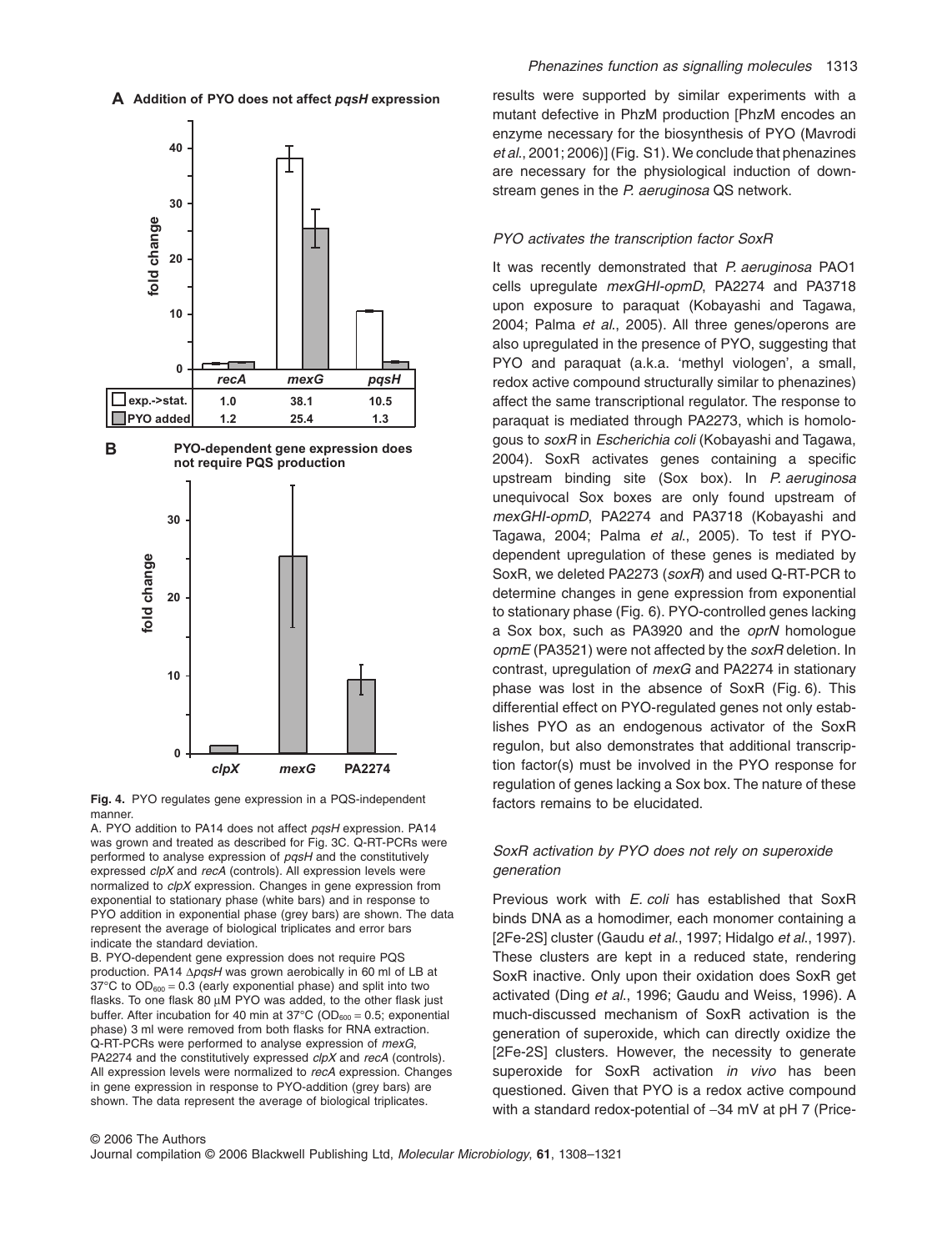

**Fig. 5.** Upregulation of the PYO regulon in stationary phase is dependent on phenazine production.

A. Genomic localization of *phz* genes in *P. aeruginosa*. White: the core operons *phzA1-G1* and *phzA2-G2*, which are responsible for PCA synthesis. Grey: monocistronic genes encoding for the phenazine-decorating enzymes PhzM, PhzS and PhzH.

B and C. PA14 WT and PA14 Δ*phzA1-G1/phzA2-G2* (Δ*phz1/2*) were grown aerobically in 50 ml of LB at 37°C. At OD<sub>600</sub> = 0.4 (exponential phase) or  $OD_{600} = 1.4$  (stationary phase), 4 ml were removed for RNA extraction. After preparation of cDNA, Q-RT-PCR was performed to analyse expression of *mexG*, *mexH*, PA2275 and the constitutively expressed *clpX* and *recA* (controls). All expression levels were normalized to *recA* expression. Changes in gene expression from exponential to stationary phase are shown. The data represent the average of biological triplicates and error bars indicate the standard deviation.



**Change in gene expression from exponential to stationary phase**

**Fig. 6.** Upregulation of a subset of the PYO-regulated genes is mediated by the transcription factor SoxR. PA14 and PA14 D*soxR* were grown aerobically in LB to  $OD_{600} = 0.4$  (exponential phase) or  $OD_{600} = 1.4$ (stationary phase). RNA was extracted, cDNA was prepared, and Q-RT-PCR was performed to analyse expression of *mexG*, *mexH*, *mexE*, PA3920 and the constitutively expressed *clpX* and *recA* (controls). All expression levels were normalized to *recA* expression. Changes in gene expression from exponential to stationary phase are shown. The data represent the average of biological triplicates and error bars represent the standard deviation.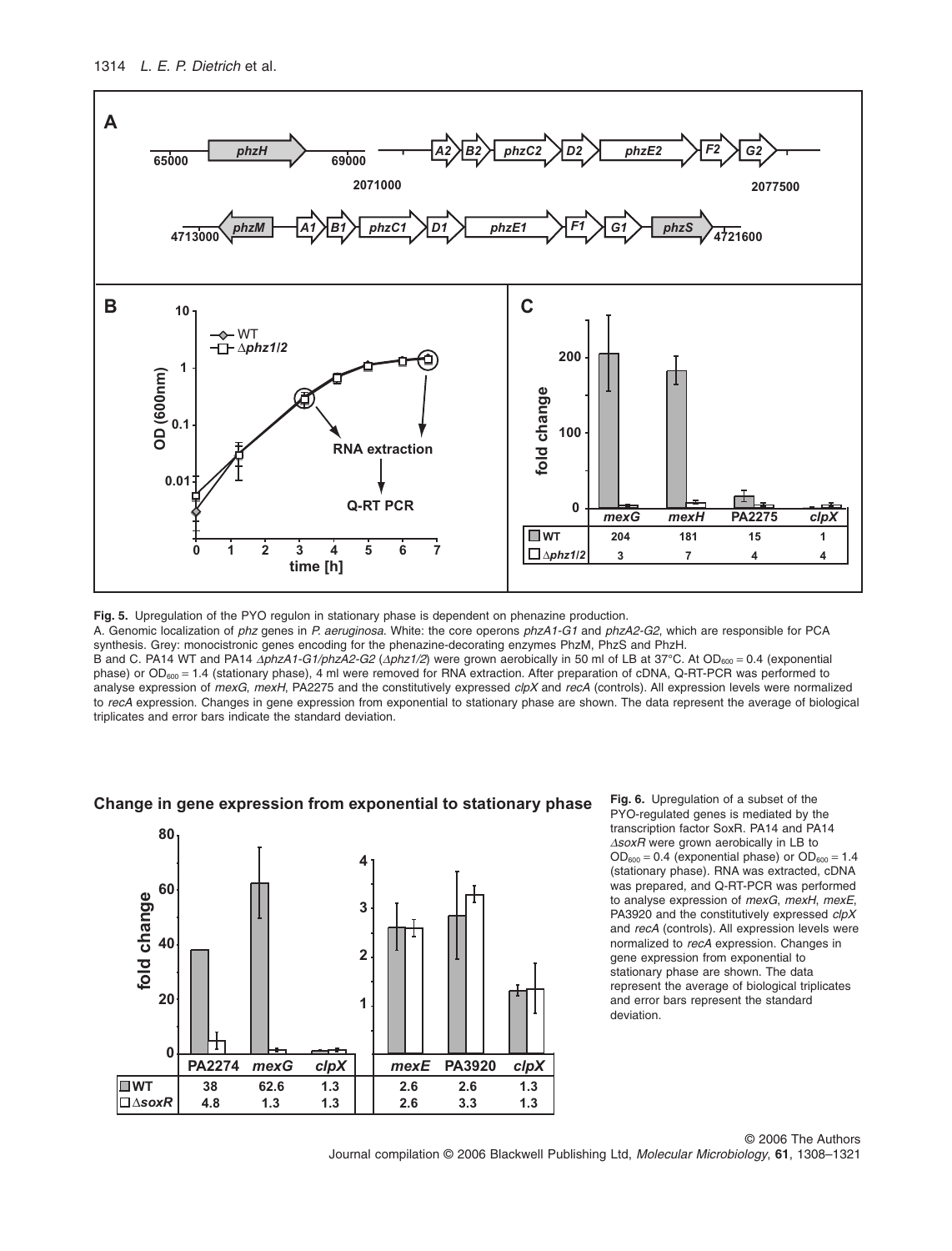Whelan *et al*., 2006), we hypothesized that PYO might be able to activate SoxR [whose midpoint potential is -285 mV (Ding *et al*., 1996; Kobayashi and Tagawa, 2004)] in a superoxide-independent manner. To address this, we grew PA14 under strictly anaerobic conditions with nitrate as electron-acceptor. In exponential phase we added PYO that was dissolved in anoxic medium, incubated the culture for an additional hour, and determined expression of *mexG* and *mexH* (SoxR-regulated) and PA2275 (not SoxR-regulated) by Q-RT-PCR. As Fig. 7 shows, PYO was able to upregulate expression of *mexG* and *mexH*. In agreement with our results under aerobic conditions (Table 1, Fig. 5), upregulation of *mexGH* was still more than five times higher compared with changes in expression of PA2275. This strongly suggests that PYO can activate SoxR in a superoxide-independent manner, and implies that the SoxR regulon does not provide a defence against superoxide *per se* in *P. aeruginosa*. Consistent with this, we observe no growth defect of a *soxR*

# **Change in gene expression after PYO addition to anaerobic cultures**



**Fig. 7.** PYO activates the SoxR regulon under anaerobic conditions. PA14 was grown anaerobically in minimal medium supplemented with 20 mM succinate (carbon source) and 100 mM potassium nitrate (electron acceptor) at  $37^{\circ}$ C. At OD<sub>600</sub> = 0.4 (exponential phase) 0.2 mM PYO (in anaerobic minimal medium) were added. After 1 h incubation RNA was extracted, cDNA was prepared, and Q-RT-PCR was performed to analyse expression of *mexG*, *mexH*, PA2275 and the constitutively expressed *recA* and *clpX* (control), to which expression levels were correlated. The changes in gene expression from PYO-treated compared with buffer-treated cultures are shown. The data represent the average of biological triplicates and error bars indicate the standard deviation (except for PA2275 and *recA*; *n* = 2).

deletion mutant in aerobic PA14 cultures (Fig. S2), confirming the findings of Palma *et al*. (2005) in PAO1.

## **Discussion**

In this study, we have shown that the secreted phenazine PYO, commonly thought of as a virulence factor, is a signalling molecule for *P. aeruginosa* strains PA14 and PAO1. PYO is both necessary (Fig. 5) and sufficient (Table 1, Fig. 3C) to upregulate the expression of a limited set of genes that we now designate the PYO stimulon. Within this stimulon are genes that appear to be involved in efflux and redox processes, as well as iron acquisition. *MexGHI-opmD* and PA2274, which are the most upregulated genes in the PYO stimulon, were previously found to be regulated by the QS signalling molecule PQS and PqsE (Deziel *et al*., 2005). PQS also controls expression of the *phz* operon (Gallagher *et al*., 2002; Deziel *et al*., 2004), which encodes the machinery responsible for phenazine synthesis (Mavrodi *et al*., 2001). Our results demonstrate that it is the production of phenazines (specifically PYO) that links PQS to *mexGHI-*opmD and PA2274 expression. This establishes PYO as a terminal physiological signal in the QS circuitry (Fig. 8).

The subset of the PYO stimulon that is most strongly upregulated maps directly to a set of genes whose expression had previously been shown to be induced by the redox-active compound paraquat (i.e. methyl viologen) (Palma *et al*., 2005). Our results provide genetic evidence that the transcription factor SoxR is responsible for activating this subset. Although the mechanism of PYO activation of SoxR remains to be elucidated, we find that such activation occurs under strictly anaerobic conditions. SoxR nitrosylation by nitric oxide has been demonstrated to be a mechanism for its activation (Touati, 2000), but this may not explain our findings because PYO is known to inactivate nitric oxide (Warren *et al*., 1990). Consistent with this, nitric oxide metabolite concentrations appear to be lower in the sputum of cystic fibrosis patients relative to the endotracheal secretions of healthy individuals (Grasemann *et al*., 1998); intriguingly, significant phenazine production is also known to occur in sputum (Palmer *et al*., 2005). Taken together, our data and these observations suggest that PYO can directly activate SoxR, and we are currently working to test this hypothesis.

Recognizing that PYO can activate SoxR under anaerobic conditions prompts us to re-evaluate the conventional wisdom that SoxR responds to superoxide stress. Historically, most studies of SoxR have been performed in *E. coli*. In this organism, SoxR has only one target gene, *soxS*. It is positioned next to *soxR* and encodes a transcription factor that turns on more than 40 genes, many of which are of crucial importance for *E. coli*'s oxidative stress response to superoxide (Pom-

#### © 2006 The Authors

Journal compilation © 2006 Blackwell Publishing Ltd, *Molecular Microbiology*, **61**, 1308–1321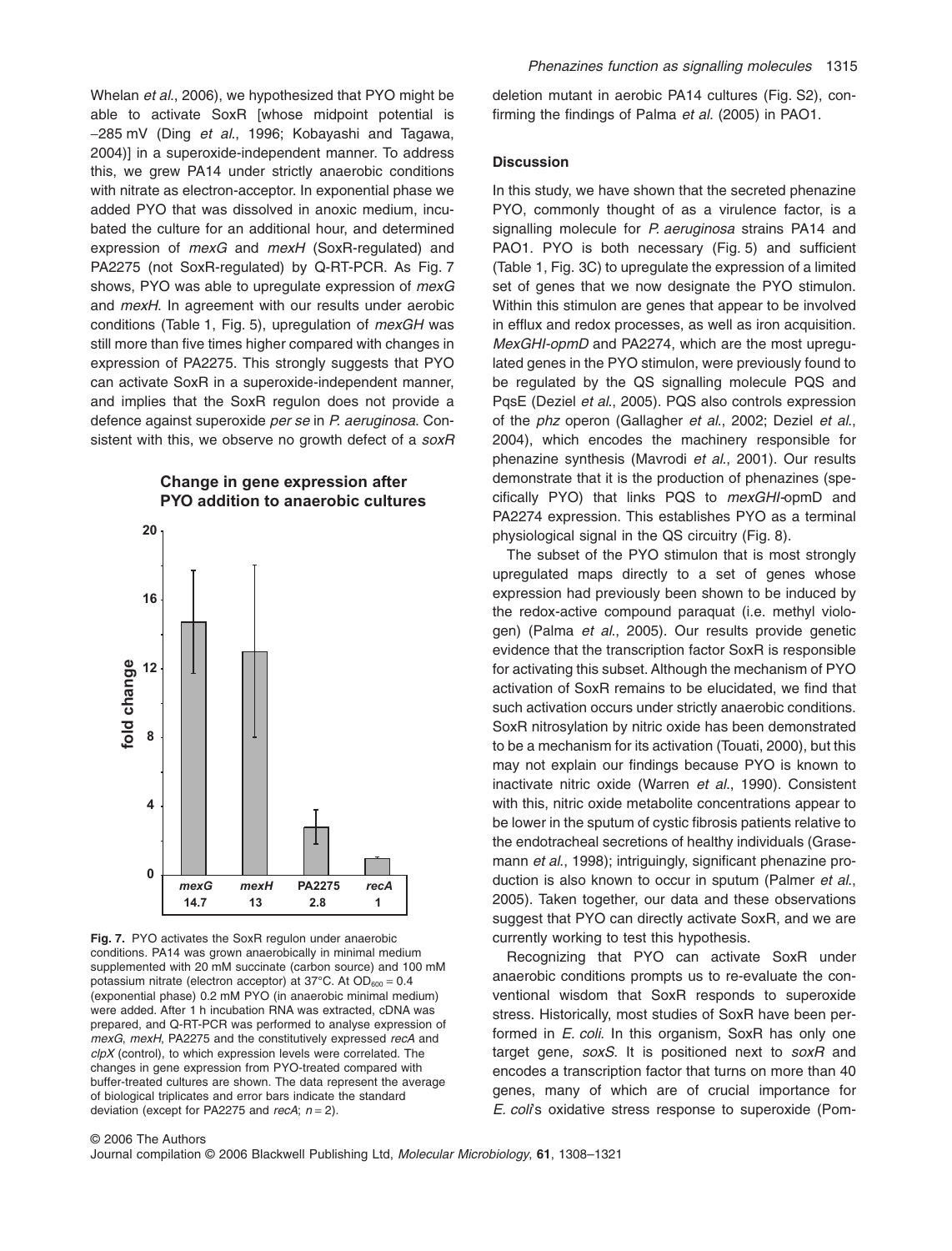#### 1316 *L. E. P. Dietrich* et al.



**Fig. 8.** Model of the QS network in *P. aeruginosa* PA14. The PA14 QS network comprises a cascade of three types of signalling molecules that function in a growth stage-dependent manner. In exponential phase LasI and LasR synthesize the AHLs 3O-C<sub>12</sub>-HSL and butanoylhomoserine lactone (C4-HSL) respectively, which in turn induce gene expression by binding to their respective transcriptional activators, LasR and RhlR. This results in the production and release of PQS, which is required for the synthesis of phenazines. The phenazine PYO activates the transcription factor SoxR, thereby upregulating the expression of *mexGHI-opmD* and PA2274 (modified from Price-Whelan *et al*., 2006).

posiello *et al*., 2001). As a consequence, mutations in *E. coli soxR* mutants confer increased sensitivity to superoxide generating compounds. *Pseudomonas* lacks a *soxS* homologue, however, and SoxR from *P. putida* and *P. aeruginosa* does not regulate genes involved in the oxidative stress response (Kobayashi and Tagawa, 2004; Palma *et al*., 2005; Park *et al*., 2006). Because deleting *soxR* does not significantly affect viability of *P. aeruginosa* PAO1 (Palma *et al*., 2005) and PA14 (Fig. S2), this argues for the existence of a SoxR-independent oxidative stress response. A recent observation by Demple and co-workers fits these findings (Park *et al*., 2006). After deleting *soxR* in *P. putida* KT2240 they found that this mutant remained as resistant to the superoxidegenerating compound paraquat as the wild-type strain.

If SoxR does not induce an oxidative stress response in *P. aeruginosa*, then what is the function of its regulon? The six genes controlled by SoxR comprise the putative monooxygenase (PA2274) and two transporters, i.e. the RND efflux pump MexGHI-OpmD and the MFS transporter PA3718. Based on sequence homology, PA2774 groups with ActVA-Orf6 from *Streptomyces coelicolor*, a monooxygenase that binds to and oxygenates actinorhodin, an aromatic polyketide similar in structure to phenazines (Sciara *et al*., 2003). Interestingly, PhzS, the enzyme that participates in the conversion of PCA to PYO, is a monooxygenase as well (Mavrodi *et al*., 2001). We therefore hypothesize that PA2274 might recognize phenazines, allowing it to either (i) execute its putative enzymatic activity, (ii) act as a competitor against the monooxygenase PhzS, (iii) function as a chaperone, shielding the cellular environment from the toxic phenazines, or (iv) sense phenazines, thereby affecting gene expression. MexGHI-OpmD is one of 10

potential RND pumps in *P. aeruginosa* (Stover *et al*. 2000). It has recently been postulated that this efflux pump is required for the excretion of a PQS precursor (Aendekerk *et al*., 2002; 2005). In this respect it is striking that expression *of mexGHI-opmD* increases in response to phenazines (Table 3), which act downstream of PQS. We hypothesize that MexGHI-OpmD is not only implicated in the release of a toxic PQS precursor (Aendekerk *et al*., 2005), but potentially also in the efficient shuttling of phenazines (possibly in conjunction with the putative MFS transporter PA3718).

Phenazines and quinolones for a long time have been recognized for their antimicrobial activities. The fact that the quinolone PQS and now the phenazine PYO can act as intercellular signals underscores the possibility that 'secondary' metabolites may in fact be of primary importance in tuning the cell's response to particular physiological states. Indeed, a layered control network, such as the QS cascade in *P. aeruginosa*, appears to be optimally designed to permit this for a population. For example, phenazine production initiates under conditions of oxidant limitation. Once phenazines are produced, they can react with oxidized species other than molecular oxygen, such as ferric iron oxides, thus facilitating iron acquisition by reducing it to ferrous iron (Cox, 1986; Hernandez *et al*., 2004). It is therefore not surprising that a phenazine controls the expression of genes that appear to be involved in iron acquisition and redox homeostasis, as well as genes that likely control their own processing (*mexGHI-opmD).* We predict that this is but one of many cases where secondary metabolites will prove to have functions that transcend their antibiotic activities and enable the co-ordinated response of microbial communities to changes in their environment.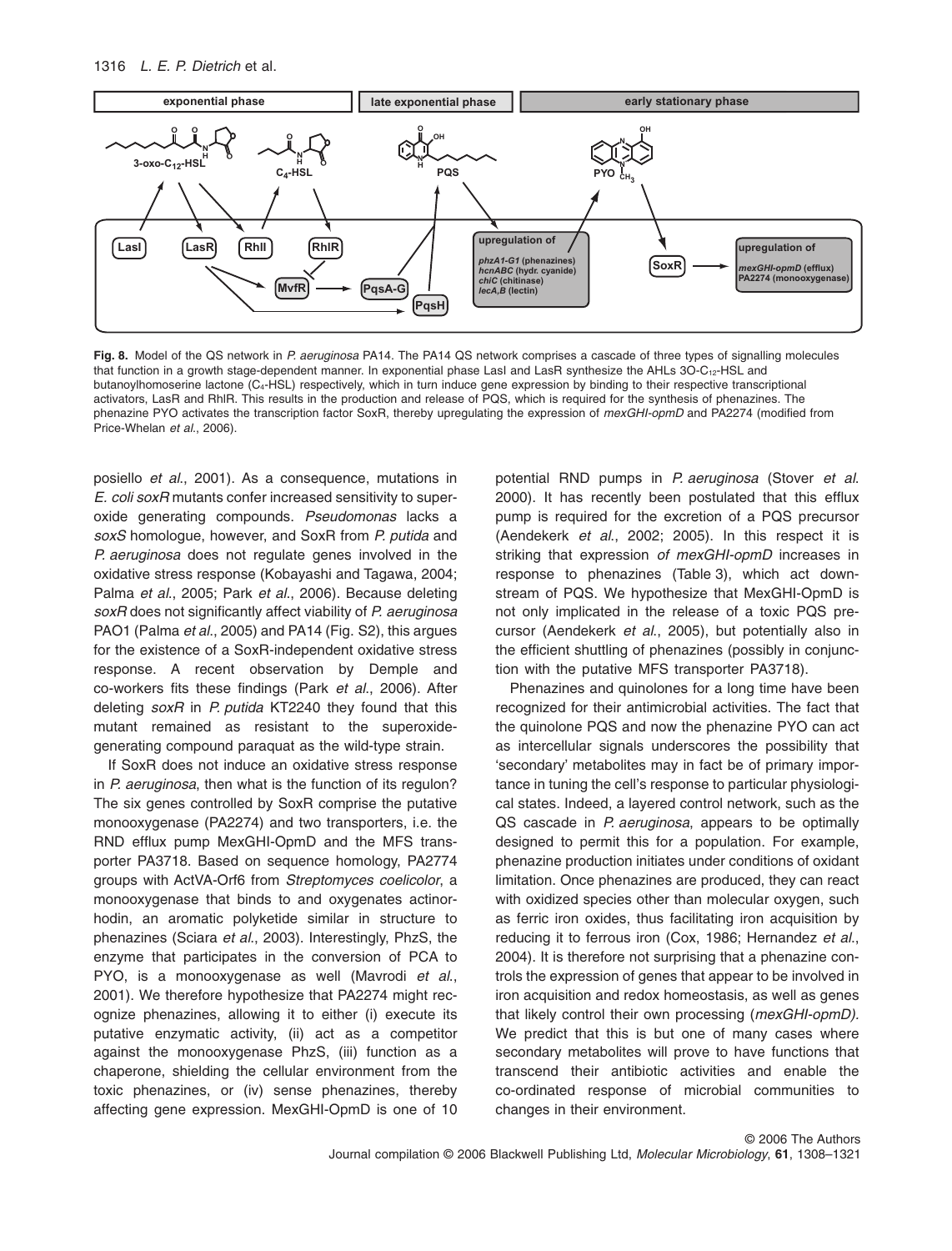**Table 2.** Bacterial strains and plasmids used in this study.

| Strains/plasmids             | Characteristics                                                                                                                                                                                                                      | Source or reference                      |
|------------------------------|--------------------------------------------------------------------------------------------------------------------------------------------------------------------------------------------------------------------------------------|------------------------------------------|
| P. aeruginosa                |                                                                                                                                                                                                                                      |                                          |
| <b>PA14</b>                  | Clinical isolate UCBPP-PA14                                                                                                                                                                                                          | Rahme <i>et al.</i> (1995)               |
| PA14 $\Delta phz1/2$         | PA14 with deletions of operons <i>phzA1-G1</i> and <i>phzA2-G2</i>                                                                                                                                                                   | This study                               |
| $PA14$ $\land$ soxR          | PA14 with a deletion in soxR                                                                                                                                                                                                         | This study                               |
| PA14 $\triangle$ <i>pgsH</i> | PA14 with an insertion in <i>pgsH</i> ; Gm <sup>R</sup>                                                                                                                                                                              | Mashburn and Whiteley (2005)             |
| PA14 phzM                    | PA14 mutant with a Gm <sup>R</sup> cassette inserted into PA4209 ( <i>phzM</i> )                                                                                                                                                     | Gift from P. Cornelis, Brussels, Belgium |
| PAO <sub>1</sub>             | Wild-type                                                                                                                                                                                                                            | Holloway et al. (1979)                   |
| E. coli                      |                                                                                                                                                                                                                                      |                                          |
| <b>UQ950</b>                 | <i>E. coli</i> DH5 $\alpha$ $\lambda$ (pir) host for cloning; F- $\Delta$ ( <i>argF-lac</i> )169 $\Phi$ 80<br>$dlacZ58(\Delta M15)$ glnV44(AS) rfbD1 gyrA96(Nal <sup>R</sup> ) recA1 endA1<br>spoT1 thi-1 hsdR17 deoR $\lambda$ pir+ | D. Lies, Caltech                         |
| WM3064                       | Donor strain for conjugation: thrB1004 pro thi rpsL hsdS lacZ<br>ΔM15RP4-1360 Δ(araBAD)567 ΔdapA1341:: [erm pir(wt)]                                                                                                                 | W. Metcalf, University of Illinois       |
| Plasmids                     |                                                                                                                                                                                                                                      |                                          |
| pSMV10                       | 9.1 kb mobilizable suicide vector; <i>oriR6K, mobRP4, sacB</i> , Km <sup>R</sup> Gm <sup>R</sup>                                                                                                                                     | D. Lies, Caltech                         |
| $p\Delta phzA1-G1$           | 2 kb fusion PCR fragment containing $\Delta phzA1-G1$ cloned into the Spel site of<br>pSMV10; used to make the strain PA14 $\Delta phz1/2$                                                                                           | This study                               |
| p∆phzA2-G2                   | 2 kb fusion PCR fragment containing $\Delta phzA2-G2$ cloned into the Spel site of<br>pSMV10; used to make the strain PA14 $\Delta phz1/2$                                                                                           | This study                               |

Km, kanamycin; Gm, gentamicin.

#### **Experimental procedures**

#### *Strains and plasmids*

Bacterial strains and plasmids that were used or made in this study are listed in Table 2.

#### *Growth conditions*

All strains were grown aerobically at 37°C unless otherwise specified. LB medium was used for routine culturing. For certain experiments, *P. aeruginosa* was grown in morpholinepropanesulphonic acid (MOPS)-buffered medium [50 mM MOPS (pH 7.2), 93 mM NH4Cl, 43 mM NaCl, 3.7 mM  $KH<sub>2</sub>PO<sub>4</sub>$ , 1 mM MgSO<sub>4</sub> and 3.5  $\mu$ M FeSO<sub>4</sub>·7H<sub>2</sub>O] with 20 mM succinate (Palmer *et al*., 2005).

#### *Construction of mutants*

We generated unmarked deletions of PA2273 (*soxR*) and of the two redundant phenazine biosynthetic operons *phzA1-G1* and *phzA2-G2* in PA14. To make the double mutant Δ*phzA1-G1*/Δ*phzA2-G2*, we first deleted *phzA1-G1* and then *phzA2-G2*. Here we describe the protocol for generating the unmarked deletion of *phzA1-G1*: The 5′ region (~1 kb in length) of the sequence flanking *phzA1* was amplified using the primer pair #1 and the 3' region  $(-1)$  kb in length) of the sequence flanking *phzG1* with primer pair #2 (Table 2). These flanking DNA fragments were joined using overlap extension PCR. The resulting PCR product, containing a deletion of *phzA1-G1*, was cloned into a unique SpeI site in the mobilizable plasmid pSMV10. pSMV10 is a suicide plasmid for PA14 and contains an *oriR6K* origin of replication that does not function in PA14 but replicates in *E. coli* strains containing the *pir* gene; a gentamicinresistance gene (*aacC1*); an *oriT* from RP4 that allows for mobilization by *E. coli* strains carrying RP4-derivatives on their chromosome (*E. coli* WM3064); and the counterselectable *sacB* gene. The resulting deletion plasmid was transformed into *E. coli* WM3064 and mobilized into PA14 using biparental conjugation (Whiteley *et al*., 1999). PA14 single recombinants (merodiploid containing the intact *phzA1-G1* operon and the deleted operon) were selected on LB agar containing gentamicin. Potential *phzA1-G1* deletion mutants were generated by selecting for a resolved merodiploid (double recombinant) by identifying strains that grew in the presence of 10% sucrose (these strains lost the *sacB*containing plasmid because *sacB* is toxic in the presence of sucrose). Strains with properties of a double recombination were further analysed by PCR to determine if *phzA1-G1* has been deleted and one was selected. The deletion of *phzA2-G2* and *soxR* were made the same way, using primer pairs # 3 and 4, and #5 and 6 respectively (Table 3).

#### *Quantification of phenazine derivatives*

For cultures grown in MOPS medium, PYO and PCA concentrations were measured via HPLC analysis of culture filtrates (0.2  $\mu$ m pore). Two hundred microlitres of filtrates from MOPS minimal medium cultures (aerobic cultures: 100 ml in a 500 ml Erlenmeyer flask) was loaded directly onto a Waters Symmetry C18 reverse-phase column (5  $\mu$ m particle size;  $4.6 \times 250$  mm) in a Beckman SystemGold set up with a photodiode array detector. Phenazines were separated in a gradient of water-0.01% TFA (solvent A) to acetonitrile-0.01% TFA (solvent B) at a flow rate of 1 ml min<sup>-1</sup> in the following method: linear gradient from 0 to 15% solvent B from 0 to 2 min, linear gradient to 83% solvent B from 2 to 22 min, then a linear gradient to 0% solvent B from 22 to 24 min. The total method time was 25 min. Retention times for PYO and PCA averaged 10.933 and 19.918 respectively. Solutions of purified PYO and PCA were prepared at known concentrations based on their absorbance spectra at neutral pH [the extinction coefficient e of PYO at 690 nm is 4130 M-<sup>1</sup> cm-<sup>1</sup> (Reszka *et al*., 2004);  $\epsilon$  of PCA at 368 nm is 11 340 M<sup>-1</sup> cm<sup>-1</sup> (Trutko, 1989)].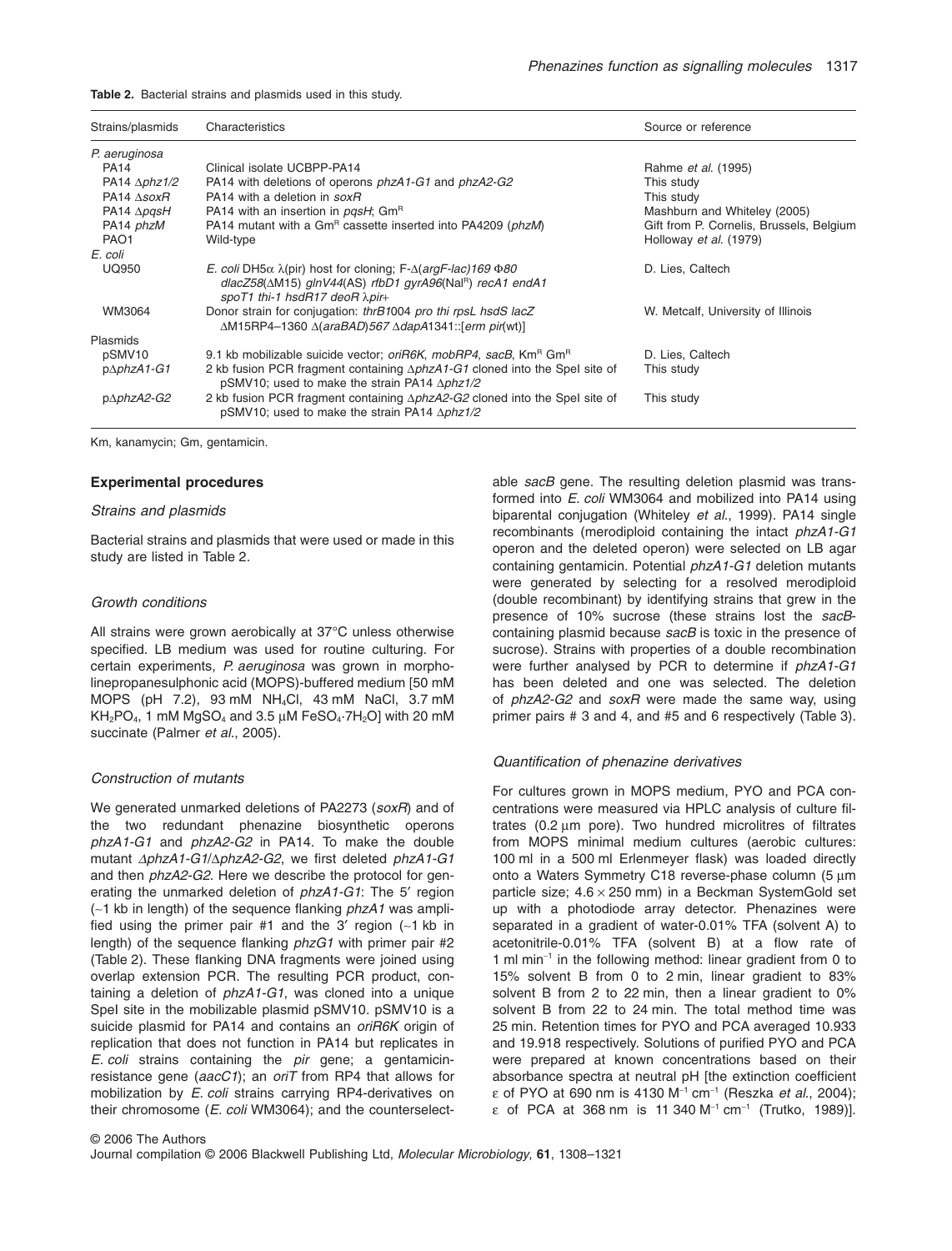#### 1318 *L. E. P. Dietrich* et al.

**Table 3.** Primers used in this study.

|                                       | 5' primer                                | 3' primer                               |  |  |
|---------------------------------------|------------------------------------------|-----------------------------------------|--|--|
| A. Primers used for pSMV10 constructs |                                          |                                         |  |  |
| pSMV10-∆phzA1-G1                      |                                          |                                         |  |  |
| #1                                    | GGactagtAGAACAGCACCATGTC                 | cccatccactaaatttaaataTGTACC             |  |  |
| #2                                    | tatttaaatttagtggatgggCACCGCTACCTGCAAC    | GCGactagtGGGT32TCTTCGATCACTAC           |  |  |
| pSMV10-AphzA2-G2                      |                                          |                                         |  |  |
| # 3                                   | GCGactagtGCTGATCTGGAATGGCG               | cccatccactaaatttaaataCAACCGTTGGTACTCTCG |  |  |
| #4                                    | tatttaaatttagtggatgggCACCGCTACCTGCAAC    | GCGactagtGGGTTTCTTCGATCACTAC            |  |  |
| pSMV10-AsoxR                          |                                          |                                         |  |  |
| # 5                                   | gcgACTAGTgatgcgcaggaattcttc              | cccatccactaaatttaaataGGCCGCGAGCACGAC    |  |  |
| #6                                    | tatttaaatttagtggatgggGGATGCGCAGGAATTCTTC | gcgACTAGTgcctcggtcacatgggc              |  |  |
| B. Primers used for Q-RT-PCR          |                                          |                                         |  |  |
| Target gene                           |                                          |                                         |  |  |
| PA1802 $(clpX)$                       | CCT GTG CAA TGA CAT CC                   | AGG ATG GTG CGG ATC TCT TT              |  |  |
| PA2274                                | GAA CGC TGC TTC AGG AAC TG               | GTG AAC GCC AGC AGG TGT AG              |  |  |
| PA2275                                | GAC CAG GTG ATC CTT TCC AC               | GTA GGG ATT GAG GTC GTG CT              |  |  |
| PA2587 (pgsH)                         | CGG ATC GAG TTC ATC AGG A                | CGA ACG AGG GTA TTC CTC AG              |  |  |
| PA3617 (recA)                         | CTG CCT GGT CAT CTT CAT CA               | ACC GAG GCG AGA ACT TCA G               |  |  |
| PA3920                                | AGC GTC TAC CTC TGG CTG AC               | AGG TAC TTG CCG AGG AGG AT              |  |  |
| PA4205 ( <i>mexG</i> )                | AAC TCG CTC GAA AGC AAC TG               | GCT GGC CTG ATA GTC GAA CA              |  |  |
| PA4206 ( <i>mexH</i> )                | CAC CTC GGC CAG TAC CTC                  | GAC TGG TGC TTT CGT CCA G               |  |  |

All primers are written in 5′ to 3 ′ direction.

Aqueous solutions at approximately 0.1 mM phenazine were also loaded in 200 ul volumes onto the column and subjected to the same analysis as culture filtrates. System Gold 32 Karat Software was used to calculate the area under each peak in absorbance units in the 366 nm channel. Phenazine standards at known concentrations were used to calculate conversion factors for PYO and PCA and were  $8 \times 10^{-6} \mu$ M/AU and  $9.5 \times 10^{-6} \mu$ M/AU respectively.

For cultures grown in LB medium, cells were removed by centrifuging aliquots in spin columns (0.2 µm filter pore size) at 10 000 *g*. The concentration of PYO in the remaining filtrate was determined spectrophotometrically based on its absorbance at 690 nm.

## *Purification of PYO*

Pyocyanin was prepared from late stationary phase cultures of PA14 grown in LB based on protocols established in Chang and Blackwood (1968) and Ingledew and Campbell (1969). Six hundred and fifty millilitres of cultures were grown in 2 l flasks, then split into two 500 ml centrifuge bottles and centrifuged for 10 min at 8000 *g*, at room temperature. Supernatants from PA14 cultures were then extracted twice with 250 ml chloroform. PYO was further purified by extraction into  $2 \times 250$  ml 0.01 N HCl, and extracted again into  $2 \times 250$  ml chloroform. The organic phase was collected and evaporated to obtain a volume of approximately 5 ml and loaded onto a Waters Sunfire C<sub>18</sub> Prep column (5 micron particle size;  $19 \times 100$  mm) in 1 ml of aliquots. Samples were subjected to the same solvent system and gradient described above, but at a flow rate of 10 ml min<sup>-1</sup>, using the following method: 100% solvent A for 0–1 min, linear gradient to 70% solvent B from 1 to 10 min, then to 100% solvent B from 10 to 11 min, followed by a linear gradient to 100% solvent A from 11 to 12 min. The total method time was 15 min. Fractions containing PYO were collected using a Beckman SC100 fraction collector, and extracted into chloroform again as described above. They were then evaporated to dryness and resuspended in MOPS minimal medium to a final concentration of 5 mM.

# *Analysis of global gene expression using* P. aeruginosa *Affymetrix GeneChips*

*Pseudomonas aeruginosa* was grown aerobically in MOPS minimal medium containing 20 mM succinate to an  $OD<sub>600</sub>$  of 0.4, then 5 ml of culture was removed, mixed with 10 ml of Bacterial RNAProtect (Qiagen), and incubated for 5 min at room temperature before cells were pelleted (10 min, 5000 *g*). DNA-free RNA was isolated from the cell pellet using the RNAEasy Mini kit (Qiagen) including on-column DNase treatment. RNA integrity was monitored by gel electrophoresis of glyoxylated samples. Preparation of labelled cDNA and processing of *P. aeruginosa* GeneChip arrays were performed as previously described (Schuster *et al*., 2003). Washing, staining and scanning of GeneChips were performed by the University of Iowa DNA Core Facility using an Affymetrix fluidics station. Gene-Chip arrays were performed in duplicate. Data were analysed using Microarray Suite software, and only genes exhibiting regulation levels of twofold or greater are reported. The GeneChip *P. aeruginosa* Genome Array (Affymetrix) contains probe sets for more than 5500 genes from *P. aeruginosa* PAO1, 199 probe sets corresponding to 100 intergenic sequences, and 117 additional genes from *P. aeruginosa* strains other than PAO1. Due to the strong similarity between strains PAO1 and PA14 the Array has been used for gene expression analysis of both strains (Whiteley *et al*., 2001; Mashburn *et al*., 2005). Verification of GeneChip data was performed with Q-RT-PCR. PA4205 (*mexG*), PA4206 (*mexH*) and PA2274 expression levels were examined using PA1802 (*clpX*) and PA3617 (*recA*) as constitutively expressed controls (primer sets given in Table 2).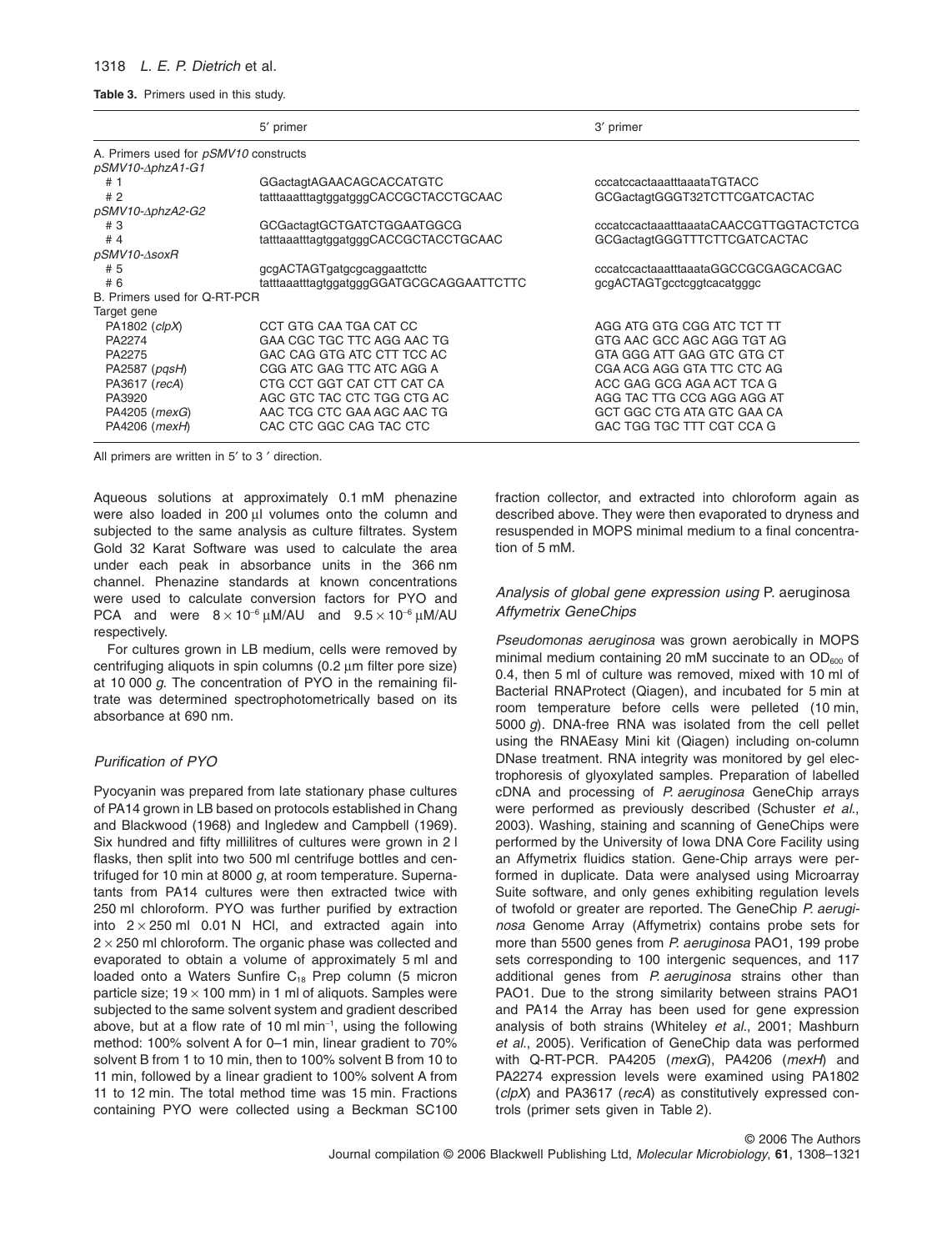## *Quantitative reverse transcriptase PCR*

*Pseudomonas aeruginosa* was grown in LB medium or MOPS minimal medium containing 20 mM succinate to an OD600 of 0.4 (exponential phase) or 1.4–1.8 (stationary phase). One volume of culture was mixed with two volumes of Bacterial RNAProtect (Qiagen), incubated for 5 min at room temperature, and centrifuged for 10 min at 5000 *g*. Total RNA was extracted from the cell pellet using an RNAEasy Mini kit (Qiagen), according to the manufacturer's instructions, including the optional DNase treatment step. cDNA was generated using the extracted RNA as template for a Taqman (ABI Biosciences) random-primed reverse transcriptase reaction following the manufacturer's protocol. The cDNA was used as template for quantitative PCR (Real Time 7300 PCR Machine, Applied Biosystems) using the Sybr Green detection system (Applied Biosystems). Samples were assayed in triplicate. Signal was standardized to *recA* using the following equation: Relative expression =  $2^{\text{(CT<sub>standard</sub> - CT<sub>sample})}</sub>$ where CT (cycle time) was determined automatically by the Real Time 7300 PCR software (Applied Biosystems). Primers (Integrated DNA Technologies) for Q-RT-PCR were designed using Primer3 software (Rozen and Skaletsky, 2000). Criteria for primer design were a melting temperature of 60°C, primer length of 20 nucleotides, and an amplified PCR fragment of 100 base pairs.

#### **Acknowledgements**

We are grateful to Pierre Cornelis for sending us a *phzM* mutant of PA14. We thank members of the Newman lab and Tracy J. LaGrassa for helpful discussions. This work was supported by grants from the Luce Foundation, Packard Foundation, and Howard Hughes Medical Institute to D.K.N. L.E.P.D. is supported by a postdoctoral EMBO Long Term Fellowship, and A.M.P-W. by an N.I.H. training grant.

#### **References**

- Aendekerk, S., Ghysels, B., Cornelis, P., and Baysse, C. (2002) Characterization of a new efflux pump, MexGHI-OpmD, from *Pseudomonas aeruginosa* that confers resistance to vanadium. *Microbiology* **148:** 2371–2381.
- Aendekerk, S., Diggle, S.P., Song, Z., Hoiby, N., Cornelis, P., Williams, P., and Camara, M. (2005) The MexGHI-OpmD multidrug efflux pump controls growth, antibiotic susceptibility and virulence in *Pseudomonas aeruginosa* via 4-quinolone-dependent cell-to-cell communication. *Microbiology* **151:** 1113–1125.
- Budzikiewicz, H. (1993) Secondary metabolites from fluorescent pseudomonads. *FEMS Microbiol Rev* **10:** 209–228.
- Camilli, A., and Bassler, B.L. (2006) Bacterial small-molecule signaling pathways. *Science* **311:** 1113–1116.
- Chang, P.C., and Blackwood, A.C. (1968) Simultaneous biosynthesis of pyocyanine, phenazine-1-carboxylic acid, and oxychloroaphine from labelled substrates by *Pseudomonas aeruginosa* Mac 436. *Can J Biochem* **46:** 925–929.
- Cox, C.D. (1986) Role of pyocyanin in the acquisition of iron from transferrin. *Infect Immun* **52:** 263–270.
- Deziel, E., Lepine, F., Milot, S., He, J., Mindrinos, M.N., Tompkins, R.G., and Rahme, L.G. (2004) Analysis of *Pseudomonas aeruginosa* 4-hydroxy-2-alkylquinolines (HAQs) reveals a role for 4-hydroxy-2-heptylquinoline in cell-to-cell communication. *Proc Natl Acad Sci USA* **101:** 1339–1344.
- Deziel, E., Gopalan, S., Tampakaki, A.P., Lepine, F., Padfield, K.E., Saucier, M., *et al.* (2005) The contribution of MvfR to *Pseudomonas aeruginosa* pathogenesis and quorum sensing circuitry regulation: multiple quorum sensing-regulated genes are modulated without affecting *lasRI*, *rhlRI* or the production of N-acyl- 1-homoserine lactones. *Mol Microbiol* **55:** 998–1014.
- Diggle, S.P., Winzer, K., Chhabra, S.R., Worrall, K.E., Camara, M., and Williams, P. (2003) The *Pseudomonas aeruginosa* quinolone signal molecule overcomes the cell density-dependency of the quorum sensing hierarchy, regulates *rhl*-dependent genes at the onset of stationary phase and can be produced in the absence of LasR. *Mol Microbiol* **50:** 29–43.
- Ding, H., Hidalgo, E., and Demple, B. (1996) The redox state of the [2Fe-2S] clusters in SoxR protein regulates its activity as a transcription factor. *J Biol Chem* **271:** 33173–33175.
- Eberhard, A., Burlingame, A.L., Eberhard, C., Kenyon, G.L., Nealson, K.H., and Oppenheimer, N.J. (1981) Structural identification of autoinducer of *Photobacterium fischeri* luciferase. *Biochemistry* **20:** 2444–2449.
- Engebrecht, J., Nealson, K., and Silverman, M. (1983) Bacterial bioluminescence: isolation and genetic analysis of functions from *Vibrio fischeri*. *Cell* **32:** 773–781.
- Fuqua, W.C., Winans, S.C., and Greenberg, E.P. (1994) Quorum sensing in bacteria: the LuxR-LuxI family of cell density-responsive transcriptional regulators. *J Bacteriol* **176:** 269–275.
- Gallagher, L.A., McKnight, S.L., Kuznetsova, M.S., Pesci, E.C., and Manoil, C. (2002) Functions required for extracellular quinolone signaling by *Pseudomonas aeruginosa*. *J Bacteriol* **184:** 6472–6480.
- Gaudu, P., and Weiss, B. (1996) SoxR, a [2Fe-2S] transcription factor, is active only in its oxidized form. *Proc Natl Acad Sci U S A* **93:** 10094–10098.
- Gaudu, P., Moon, N., and Weiss, B. (1997) Regulation of the *soxRS* oxidative stress regulon. Reversible oxidation of the Fe-S centers of SoxR in vivo. *J Biol Chem* **272:** 5082– 5086.
- Grasemann, H., Ioannidis, I., Tomkiewicz, R.P., de Groot, H., Rubin, B.K., and Ratjen, F. (1998) Nitric oxide metabolites in cystic fibrosis lung disease. *Arch Dis Child* **78:** 49–53.
- Hassett, D.J., Charniga, L., Bean, K., Ohman, D.E., and Cohen, M.S. (1992) Response of *Pseudomonas aeruginosa* to pyocyanin: mechanisms of resistance, antioxidant defenses, and demonstration of a manganese-cofactored superoxide dismutase. *Infect Immun* **60:** 328–336.
- Hays, E.E., Wells, I.C., Katzman, P.A., Cain, C.K., Jacobs, F.A., Thayer, S.A., *et al.* (1945) Antibiotic substances produced by *Pseudomonas aeruginosa*. *J Biol Chem* **159:** 725–750.
- Hernandez, M.E., and Newman, D.K. (2001) Extracellular electron transfer. *Cell Mol Life Sci* **58:** 1562–1571.
- Hernandez, M.E., Kappler, A., and Newman, D.K. (2004) Phenazines and other redox-active antibiotics promote

© 2006 The Authors

Journal compilation © 2006 Blackwell Publishing Ltd, *Molecular Microbiology*, **61**, 1308–1321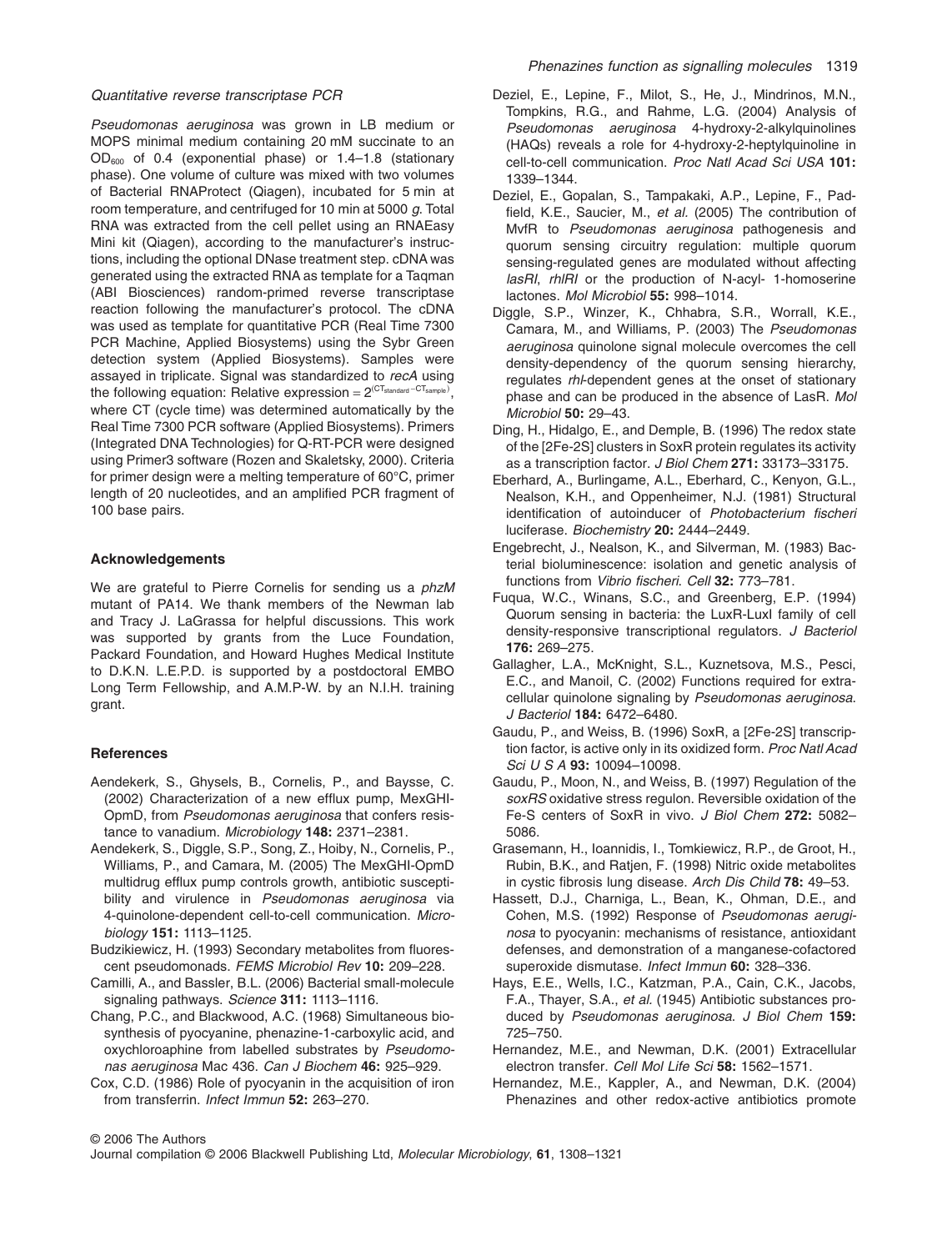microbial mineral reduction. *Appl Environ Microbiol* **70:** 921–928.

- Hidalgo, E., Ding, H., and Demple, B. (1997) Redox signal transduction via iron-sulfur clusters in the SoxR transcription activator. *Trends Biochem Sci* **22:** 207–210.
- Holloway, B.W., Krishnapillai, V., and Morgan, A.F. (1979) Chromosomal genetics of Pseudomonas. *Microbiol Rev* **43:** 73–102.
- Ingledew, W.M., and Campbell, J.J. (1969) A new resuspension medium for pyocyanine production. *Can J Microbiol* **15:** 595–598.
- Kobayashi, K., and Tagawa, S. (2004) Activation of SoxRdependent transcription in *Pseudomonas aeruginosa*. *J Biochem (Tokyo)* **136:** 607–615.
- Lazdunski, A.M., Ventre, I., and Sturgis, J.N. (2004) Regulatory circuits and communication in Gram-negative bacteria. *Nat Rev Microbiol* **2:** 581–592.
- Lepine, F., Deziel, E., Milot, S., and Rahme, L.G. (2003) A stable isotope dilution assay for the quantification of the *Pseudomonas* quinolone signal in *Pseudomonas aeruginosa* cultures. *Biochim Biophys Acta* **1622:** 36–41.
- McGrath, S., Wade, D.S., and Pesci, E.C. (2004) Dueling quorum sensing systems in *Pseudomonas aeruginosa* control the production of the *Pseudomonas* quinolone signal (PQS). *FEMS Microbiol Lett* **230:** 27–34.
- Mahajan-Miklos, S., Tan, M.W., Rahme, L.G., and Ausubel, F.M. (1999) Molecular mechanisms of bacterial virulence elucidated using a *Pseudomonas aeruginosa-Caenorhabditis elegans* pathogenesis model. *Cell* **96:** 47–56.
- Mashburn, L.M., and Whiteley, M. (2005) Membrane vesicles traffic signals and facilitate group activities in a prokaryote. *Nature* **437:** 860–864.
- Mashburn, L.M., Jett, A.M., Akins, D.R., and Whiteley, M. (2005) *Staphylococcus aureus* serves as an iron source for *Pseudomonas aeruginosa* during *in vivo* coculture. *J Bacteriol* **187:** 554–566.
- Mavrodi, D.V., Bonsall, R.F., Delaney, S.M., Soule, M.J., Phillips, G., and Thomashow, L.S. (2001) Functional analysis of genes for biosynthesis of pyocyanin and phenazine-1-carboxamide from *Pseudomonas aeruginosa* PAO1. *J Bacteriol* **183:** 6454–6465.
- Mavrodi, D.V., Blankenfeldt, W., and Thomashow, L.S. (2006) Phenazine compounds in fluorescent *Pseudomonas* Spp. biosynthesis and regulation. *Annu Rev Phytopathol* (in press).
- Mazzola, M., Cook, R.J., Thomashow, L.S., Weller, D.M., and Pierson, L.S., 3rd (1992) Contribution of phenazine antibiotic biosynthesis to the ecological competence of fluorescent pseudomonads in soil habitats. *Appl Environ Microbiol* **58:** 2616–2624.
- Palma, M., Zurita, J., Ferreras, J.A., Worgall, S., Larone, D.H., Shi, L., *et al.* (2005) *Pseudomonas aeruginosa* SoxR does not conform to the archetypal paradigm for SoxR-dependent regulation of the bacterial oxidative stress adaptive response. *Infect Immun* **73:** 2958– 2966.
- Palmer, K.L., Mashburn, L.M., Singh, P.K., and Whiteley, M. (2005) Cystic fibrosis sputum supports growth and cues key aspects of *Pseudomonas aeruginosa* physiology. *J Bacteriol* **187:** 5267–5277.
- Park, W., Pena-Llopis, S., Lee, Y., and Demple, B. (2006) Regulation of superoxide stress in *Pseudomonas putida* KT2440 is different from the SoxR paradigm in *Escherichia coli*. *Biochem Biophys Res Commun* **341:** 51–56.
- Passador, L., Cook, J.M., Gambello, M.J., Rust, L., and Iglewski, B.H. (1993) Expression of *Pseudomonas aeruginosa* virulence genes requires cell-to-cell communication. *Science* **260:** 1127–1130.
- Pearson, J.P., Passador, L., Iglewski, B.H., and Greenberg, E.P. (1995) A second N-acylhomoserine lactone signal produced by *Pseudomonas aeruginosa*. *Proc Natl Acad Sci USA* **92:** 1490–1494.
- Pesci, E.C., Milbank, J.B., Pearson, J.P., McKnight, S., Kende, A.S., Greenberg, E.P., and Iglewski, B.H. (1999) Quinolone signaling in the cell-to-cell communication system of *Pseudomonas aeruginosa*. *Proc Natl Acad Sci USA* **96:** 11229–11234.
- Pomposiello, P.J., Bennik, M.H., and Demple, B. (2001) Genome-wide transcriptional profiling of the *Escherichia coli* responses to superoxide stress and sodium salicylate. *J Bacteriol* **183:** 3890–3902.
- Price-Whelan, A., Dietrich, L.E., and Newman, D.K. (2006) Rethinking 'secondary' metabolism: physiological roles for phenazine antibiotics. *Nat Chem Biol* **2:** 71– 78.
- Rahme, L.G., Stevens, E.J., Wolfort, S.F., Shao, J., Tompkins, R.G., and Ausubel, F.M. (1995) Common virulence factors for bacterial pathogenicity in plants and animals. *Science* **268:** 1899–1902.
- Reszka, K.J., O'Malley, Y., McCormick, M.L., Denning, G.M., and Britigan, B.E. (2004) Oxidation of pyocyanin, a cytotoxic product from *Pseudomonas aeruginosa*, by microperoxidase 11 and hydrogen peroxide. *Free Radic Biol Med* **36:** 1448–1459.
- Rozen, S., and Skaletsky, H. (2000) Primer3 on the WWW for general users and for biologist programmers. *Methods Mol Biol* **132:** 365–386.
- Schuster, M., Lostroh, C.P., Ogi, T., and Greenberg, E.P. (2003) Identification, timing, and signal specificity of *Pseudomonas aeruginosa* quorum-controlled genes: a transcriptome analysis. *J Bacteriol* **185:** 2066–2079.
- Sciara, G., Kendrew, S.G., Miele, A.E., Marsh, N.G., Federici, L., Malatesta, F., *et al.* (2003) The structure of ActVA-Orf6, a novel type of monooxygenase involved in actinorhodin biosynthesis. *EMBO J* **22:** 205–215.
- Stover, C.K., Pham, X.Q., Erwin, A.L., Mizoguchi, S.D., Warrener, P., Hickey, M.J., *et al.* (2000) Complete genome sequence of *Pseudomonas aeruginosa* PA01, an opportunistic pathogen. *Nature* **406:** 959–964.
- Touati, D. (2000) Sensing and protecting against superoxide stress in *Escherichia coli* – how many ways are there to trigger *soxRS* response? *Redox Rep* **5:** 287–293.
- Trutko, S.M. (1989) The physiological role of phenazine pigments synthesized by the bacteria *Pseudomonas aureofaciens*. *Biochemistry (Mosc)* **54:** 1092–1098.
- Warren, J.B., Loi, R., Rendell, N.B., and Taylor, G.W. (1990) Nitric oxide is inactivated by the bacterial pigment pyocyanin. *Biochem J* **266:** 921–923.
- Wells, I.C. (1952) Antibiotic substances produced by *Pseudomonas aeruginosa*; syntheses of Pyo Ib, Pyo Ic,

© 2006 The Authors